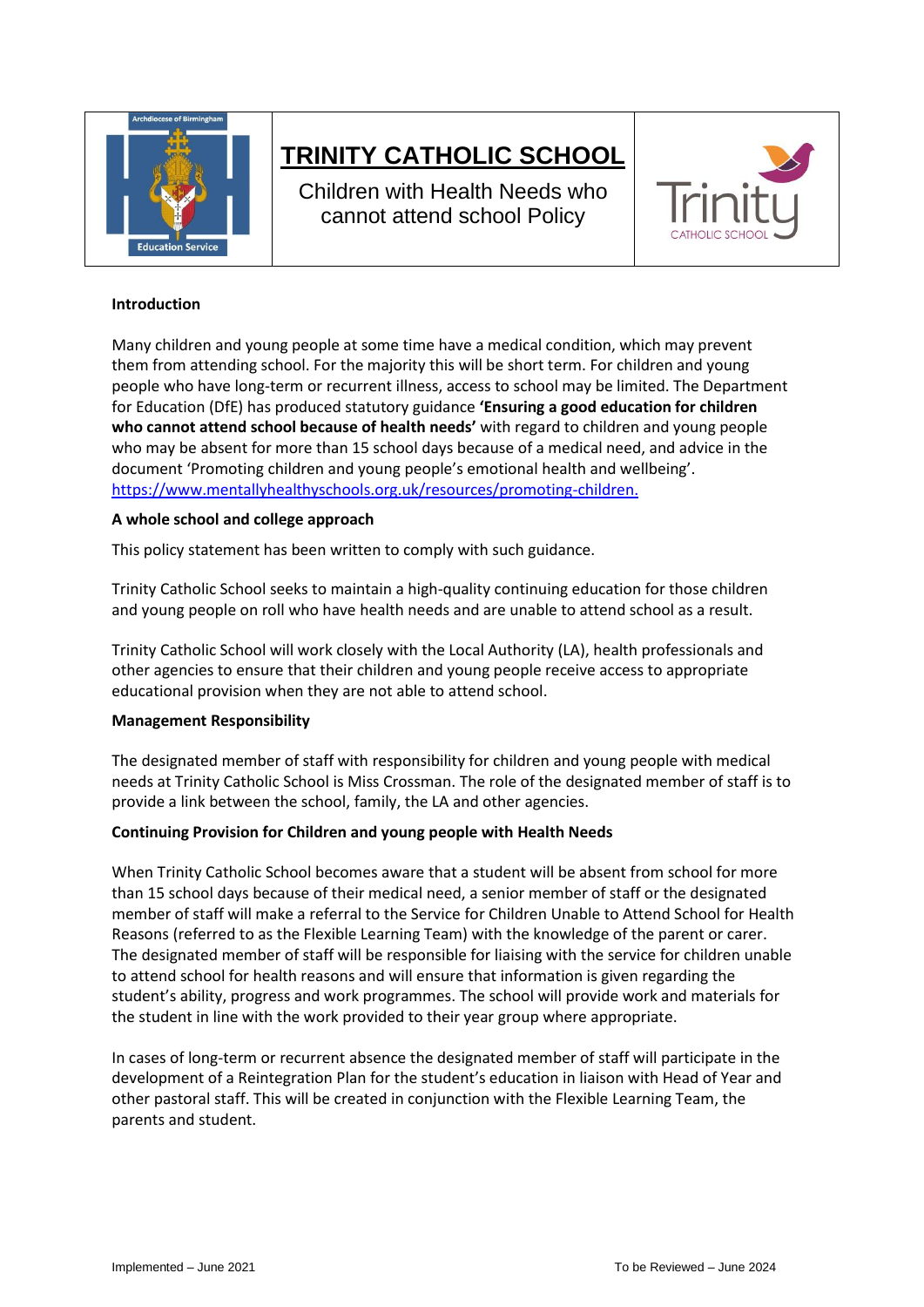## **Monitoring and Recording of Absence**

All children and young people who are unable to attend school for more than 15 school days due to medical needs will be regularly monitored and reviewed by the designated member of staff together with the Flexible Learning Team. Ongoing medical advice will be taken into account at all times.

Absence will be recorded on the register as illness only when appropriate medical advice has been received by the school. When a student commences education sessions with an alternative education provider the absence will be recorded for those sessions as educated off site (B). The student will remain on the roll of the school.

Children and young people absent for medical reasons will not be removed from the school roll unless advice is received from the School Medical Officer stating they will not be fit to return to school before ceasing to be of compulsory school age. Parents will be fully consulted, and their consent sought if their child is to be removed from the school roll in these circumstances.

## **Children and young people with Long -Term or Recurring Absence**

Some children and young people will be away from school long-term or with recurrent bouts of illness. In these cases, the designated member of staff will liaise with the LA to ensure that alternative education provision is put in place as soon as possible. The school will have responsibility for ensuring that the education provider has all information regarding work programmes and curriculum plans. It is acknowledged that continuity of education is important for these children and young people. For children and young people whose learning progress is being severely affected by long term absence the Special Educational Needs Coordinator (SENCO) will be advised and consideration will be given as to whether Statutory Assessment of Special Educational needs should commence.

## **Children and young people with an Education, Health and Care Plan**

The SENCO will notify the SENDAR Section of the LA if a student with an Education Health & Care Plan is going to be absent from school through health needs. The school will retain responsibility for coordinating the Annual Review meetings and for inviting the appropriate people to such reviews.

#### **Reintegration**

The aim of the Flexible Learning Team is to return the student to Trinity Catholic School as soon as possible, unless it is agreed that an alternative setting would better serve the needs of the child. For children and young people who have been absent from school it may be necessary to have a staged reintegration plan. The designated member of staff will co-ordinate the initial meeting to instigate a plan, together with the LA, parent and student and any health professionals who may need to be involved. Children and young people will require some additional support to ensure they are up to date with their subjects.The reintegration will be monitored and reviewed regularly with all parties to ensure success.

The plans will be held on CPOMS

# **Contact between School/Student**

Trinity Catholic School is committed to ensuring that, even if a student is absent for health reasons they should retain contact with the school.

After consultation with the student and taking into account their wishes in relation to the level of contact, the designated member of staff will put a plan into place to ensure contact is maintained.

Trinity Catholic School has the following modes of contact available:

Newsletters/letters to be sent home

Website access